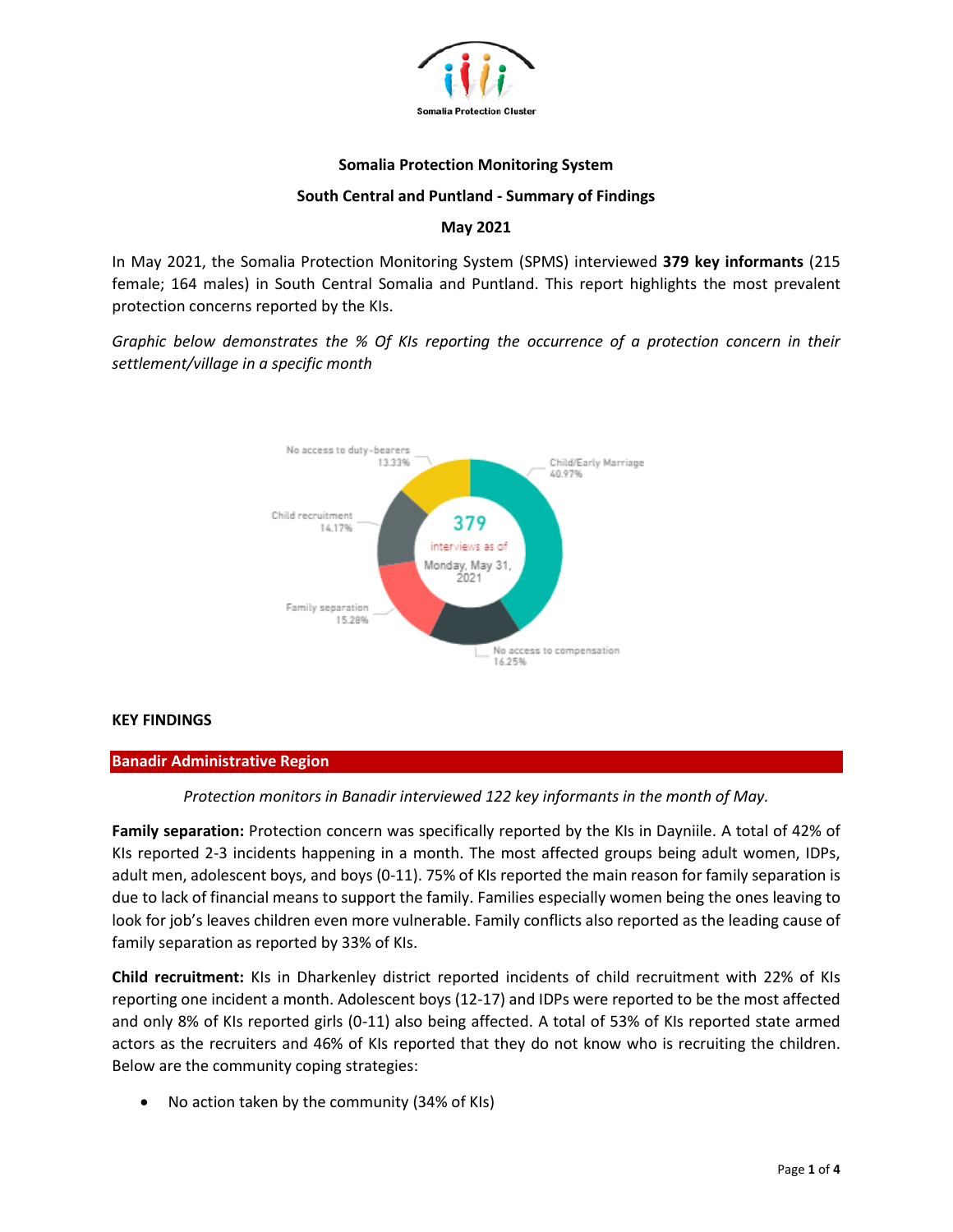

• Reporting to authorities (17% of KIs)

**Sexual assault:** Incidents of sexual assault were reported from Dharkenley, Hawl-wadaag, and Wardhiigle. Adolescent girls (12-17) IDPs and girls (0-11) were reported to be the most affected. To cope with the protection concern 40% of KIs reported survivors will seek medical support. KIs reported that rape cases did not receive access to justice, and this includes both formal and informal justice mechanisms.

# **Bay Region**

# *Protection monitors in Baidoa interviewed 29 key informants in the month of May.*

**Land grabbing:** IDPs, host communities, and marginalized groups reported to mostly being affected. A total of 46% of KIs reported 4-5 incidents are happening within a month. Below groups were reported as dividers and increased the protection risk:

- **Landowners**
- Local authorities
- Business owners
- Land brokers

NRC's [Evictions Information Portal](https://evictions.nrcsystems.net/evictions.php) reports increased evictions in May with 366 incidents and 342 incidents recorded in April. The evictions portal also indicated properties were privately owned and reasons for the evictions happening was due to landlords wanting to develop the land/property. 40% of KIs reported incidents of housing, land, and property received no access to formal courts

**Sexual assault:** 40% of KIs reported 4-5 incidents of sexual assault happening within a month. IDPs, host communities, adolescent girls are reported to be the most affected groups. To cope with the protection concerns 85% of KIs reported that survivors will reach out to NGOs or health facilities for support including medical and psycho-social support. This is a positive indication that the community, including the survivors, understands the importance of seeking support rather than staying silent.

43% of KIs reported the community will report the incident to the authorities; 4% of KIs reported marriage between survivor and perpetrator and only 3% of KIs reported prosecution of the perpetrator by the police. Despite the high number of communities reaching out to local authorities for support 40% of KIs still reported rape cases received no access to formal courts.

### **Lower Juba Region**

*Protection monitors in Kismayo interviewed 86 key informants in the month of May.*

**Exclusion from assistance:** IDPs and persons with disabilities were reported to be the most affected. KIs reported below assistance being denied:

- NFI distributions
- Cash-based assistance
- Access to latrines and water

Access was denied due to the following reasons:

• Discrimination based on social background, including clan affiliation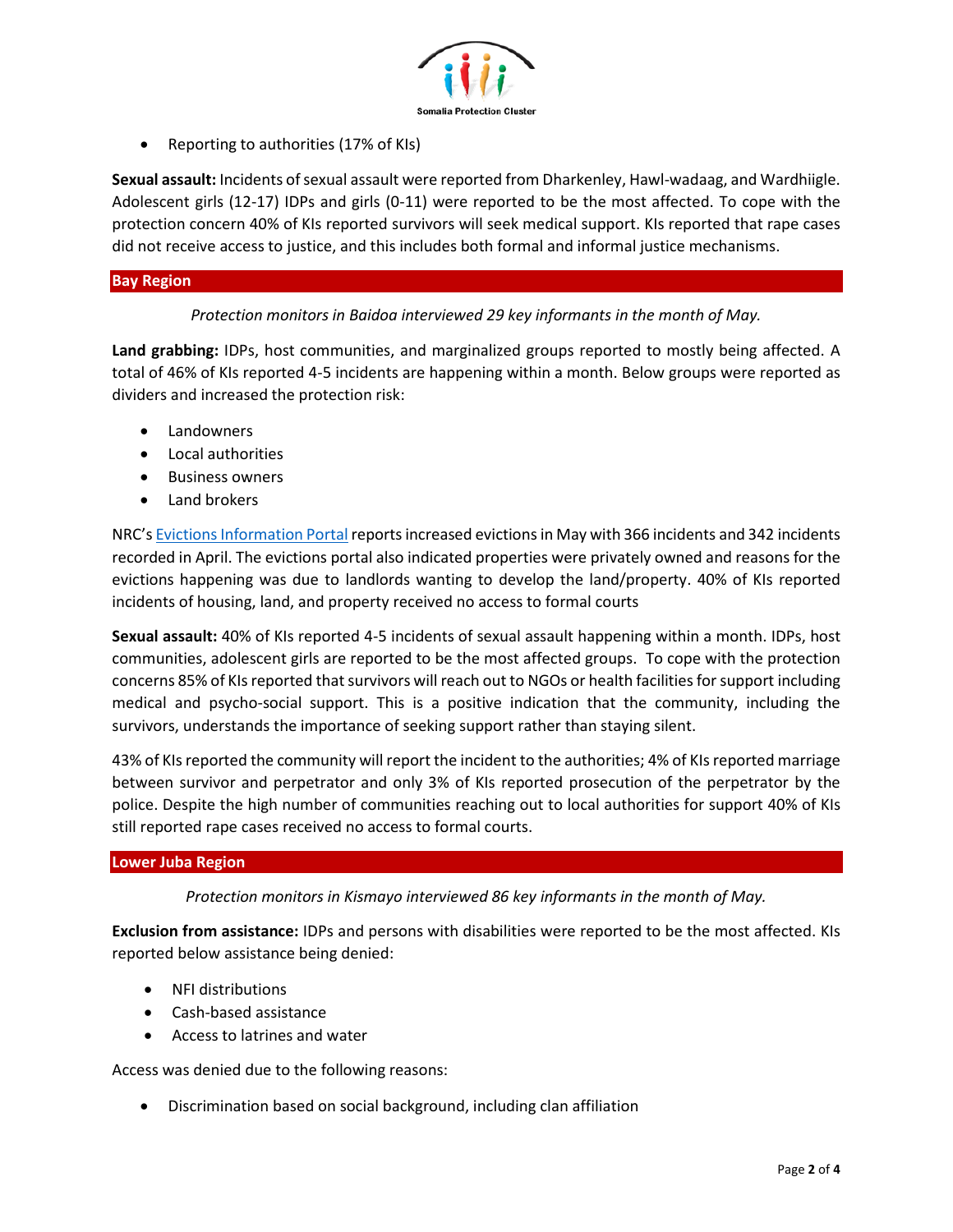

- Discrimination based on age and/or gender
- Gatekeepers requesting a bribe

30% of KIs reported that in most cases NGOs will call for a community meeting to discuss the matter or mediate. 21% of KIs reported that NGOs will register people who were left out of the beneficiaries list. Below are the top three community coping strategies:

- Complain to CSOs or NGOs (37% of KIs)
- Request support from traditional leaders (35% of KIs)
- No action will be taken (25% of KIs)

Considering the community in most cases will reach out to NGOs for support we need to have an active commitment by humanitarian actors and organizations to be accountable. This entails taking account of, giving account to and being held accountable by the communities we seek to assist.

**Destruction of property:** IDPs, returnees, and persons with disabilities were reported to be most affected. KIs reported community members, landowners, local authorities, and local militia as dividers within the community and are increasing the protection risk for other people. 49% of KIs reported the property was destroyed due to forced evictions and 18% of KIs reported accidental fire leading to the destruction of property. This leads to increased displacement which in turn breaks down the community protection mechanisms and exacerbates already existing inequalities aggravated due to the loss of property and livelihoods, and this introduces a new dimension of vulnerability, marginalization, and exclusion.

# **Lower Shabelle Region**

*Protection monitors in Marka interviewed 68 key informants in the month of May.*

**Child recruitment:** Remains the most prevalent protection concern in Marka district. 34% of KIs reported that the incident took place, with 2-3 cases reported in a month and 24% of KIs reported that the incident took place often, with 5-10 cases reported in a month. 33% of KIs reported that all groups were equally affected but adolescent boys (12-17) were also reported as the most affected groups in the district.

Below entities were reported as child recruiters:

- State armed forces (58% of KIs)
- Non-state armed actors (57% of KIs)
- Traditional leaders (11% of KIs)

### **Middle Shabelle Region**

*Protection monitors in Balcad interviewed 59 key informants in the month of May.*

**Destruction of property:** IDPs, older women, and marginalized\* groups were identified as the most affected groups. Important to note that 12% of KIs reported persons with disabilities also being affected. Landowners, local authorities, and non-state armed actors were identified as the top three dividers in the Balcad district. 36% of KIs reported destruction of property was because of forced eviction and this could also be linked to the land grabbing incidents reported by 17% of KIs.

\*Note: the term marginalized groups is being phased out of the SPMS tool in order to have a more precise definition of those that are most affected.